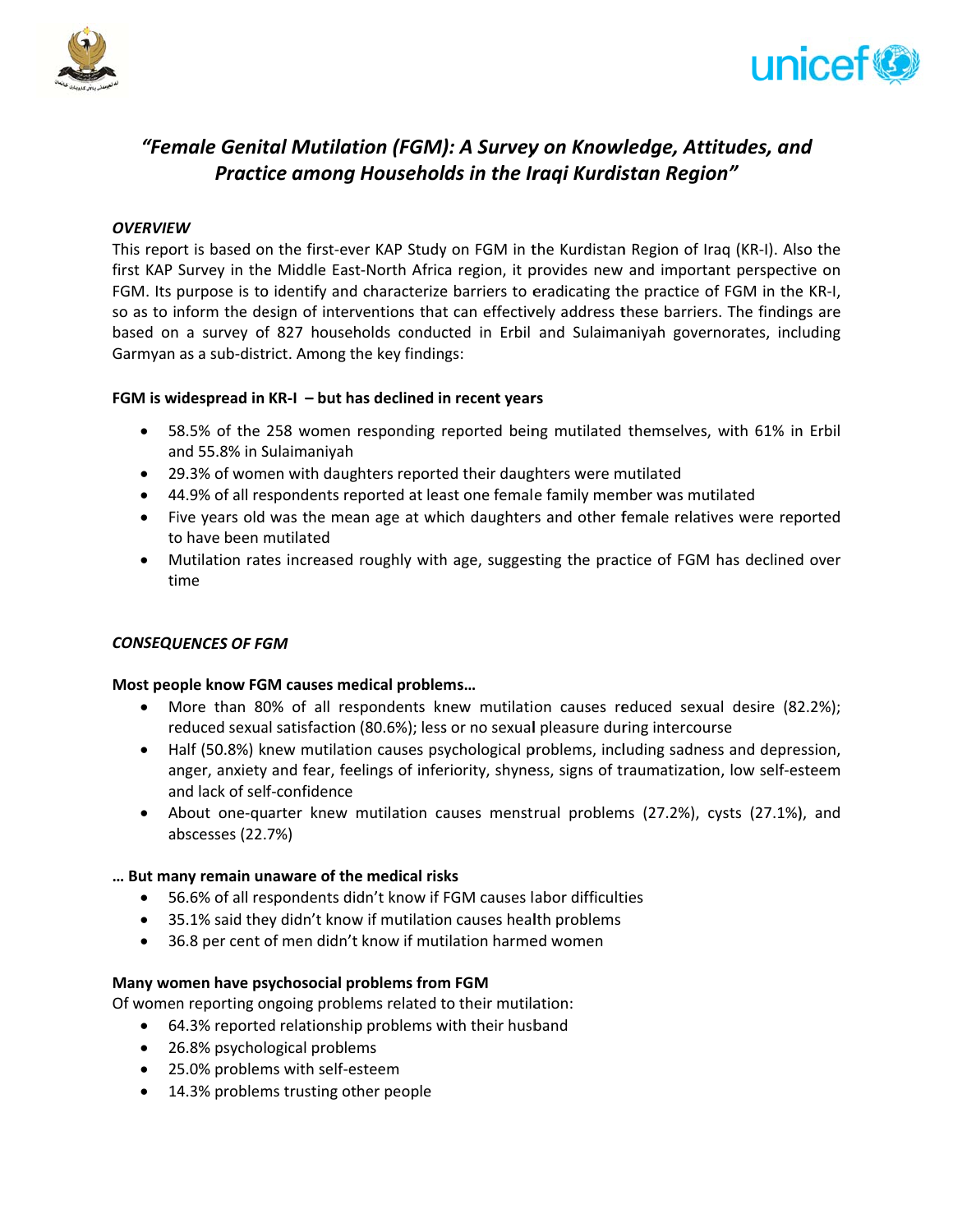



#### **WHO SUPPORTS FGM?**

## Most people say they don't personally support FGM

- 72.3% reported they don't support FGM at all
- 13.8% don't support it much
- 13.0% support mutilation much or very much; 9.7% of women and 16.8% of men

# Yet, families, traditional birth attendants and religious leaders are seen as the major supporters of mutilation in the community

Who are the main supporters of FGM in the community?

|                         | Women | Men   |
|-------------------------|-------|-------|
| <b>Families</b>         | 59.7% | 48.9% |
| <b>Birth attendants</b> | 26.5% | 20.9% |
| Religious leaders       | 36.5% | 19.8% |

## And, mothers are seen as the biggest mutilation supporters in the family

| <b>Mothers</b> | 75.0% |
|----------------|-------|
| <b>Fathers</b> | 24.4% |
| Grandmothers   | 16.6% |
| Mothers-in-law | 9.4%  |
|                |       |

## Mothers also mostly control the FGM decision ...

- 68.8% of respondents said that the mother was responsible for decision to mutilate her daughter
- 22.1% said it was a decision made by parents as a couple

#### ... But most respondents believe both parents should be involved

- 63.4% of respondents said the mother and father together should decide about FGM
- 28.1% thought that the mother should make the decision

#### **REASONS BEHIND FGM**

#### Tradition and religion are seen as the biggest reasons for mutilation ...

Asked about their opinion on the general reasons FGM is practiced:

- 66.1% responded it is a tradition to be followed
- 46.0% think FGM is related to religious beliefs
- 13.4% it is due to community pressure
- 8.1% cited family pressure

## ... But most think it's bad tradition

- 67.5% disagreed that FGM should be maintained as a tradition
- 45.5% strongly disagreed

# Education is also a factor. Mutilation is more likely if parents can't read

• Of those who had circumcised daughters, 57.0% could not read at all, and another 18.5% could read only with difficulty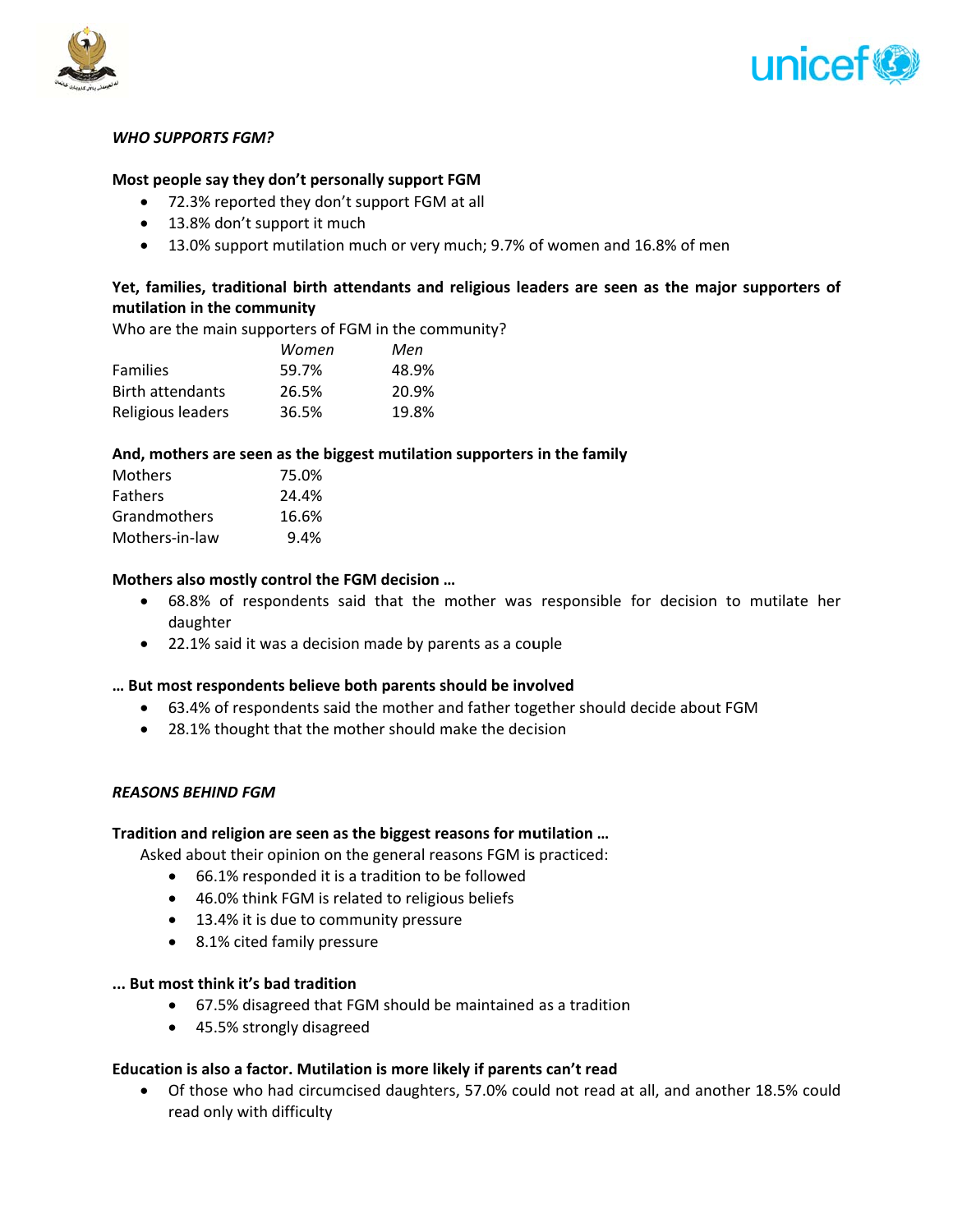



## **REPRODUCTIVE HEALTH INFORMATION**

#### Mothers are the main source of information about reproductive and sexual health issues ...

• 57.6% of women reported they learned about reproductive and sexual health issues from their mothers.

#### Clinics are the preferred source of reproductive health services ...

Asked where reproductive help and advice is acquired:

- 61.6% of respondents named clinics
- 43.4% named government clinics
- 5.0% named traditional birth attendants

Asked about frequency of accessing reproductive health care:

- 43.3% reported twice a year
- $\bullet$  17.2% once a year
- $\bullet$  6.8% never

#### ... But family is still the primary source of FGM information

Asked their primary source of information about FGM:

- 58.2% responded family
- 21.6% television, radio, and newspapers
- $\bullet$  18.1% friends
- 13.5% neighbors
- 5.8% religious leaders
- 1.9% non-governmental organizations

#### **WHAT CAN BE DONE?**

#### Most think FGM should be eradicated

- 68.1% thought FGM should not be practiced, even under medically controlled conditions
- 67.5% thought FGM should be eradicated
- 71.9% agreed FGM should be prevented
- 66.1% stated that women should be protected from FGM
- 68.3% said they would prefer their daughter not be circumcised

#### More than half know of the law against FGM...and nearly 75% believe it can help reduce FGM

- 57.5% of all respondents heard about Act No. 8: The Law Against Domestic Violence in the Kurdistan Region of Iraq, which includes an article making FGM illegal in the IRK
- 74.4% believed that a law could help to reduce the practice of FGM

#### The vast majority favor education on FGM for their daughters

90.4% of all respondents would welcome the education of their daughters about FGM and its harms. Asked who is the right group to share information:

- 45.2% named religious leaders
- 40.6% health professionals
- 33% social workers
- 21.4% NGOs
- 6.1% traditional birth attendants